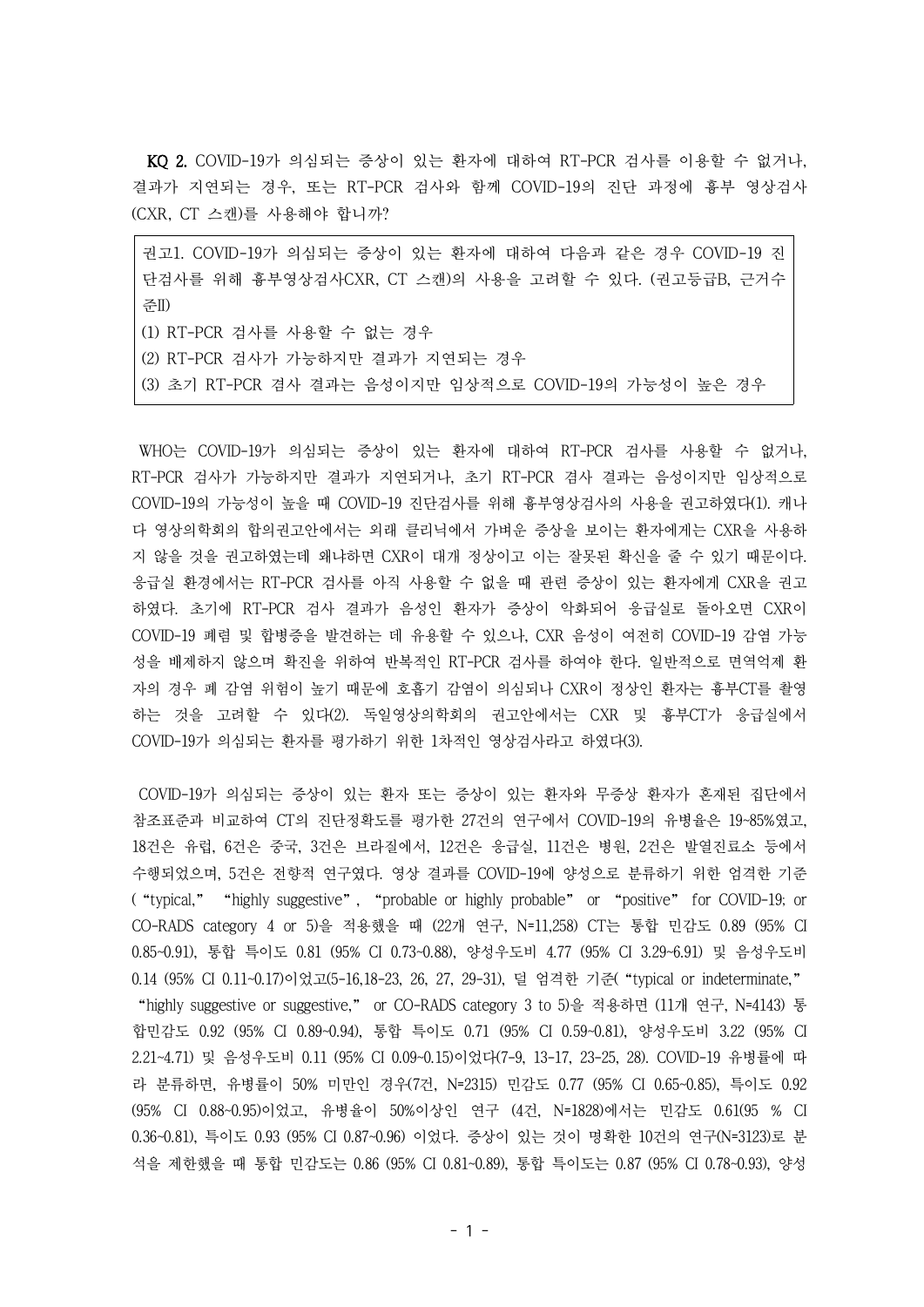우도비6.48 (95% CI 3.83~10.97) 및 음성우도비 0.17 (95% CI 0.13~0.21)이었다(9, 10, 13-19, 23, 27, 32). CT의 COVID-19 진단을 위한 AUROC는 단일 RT-PCR을 참조 표준으로 사용한 5 건의 연구에서는 0.79~0.92(10, 13, 14, 21, 27, 32), 여러번의 RT-PCR 또는 임상추적관찰을 참조표준으로 사용한 7건의 연구에서는 0.71~0.96 범위였다(4, 10, 18, 19, 24, 29, 30).

COVID-19가 의심되는 증상이 있는 환자 또는 증상이 있는 환자와 무증상 환자가 혼합된 집단에서 참조 표준에 대한 CXR의 진단 정확도를 평가한 6 건의 연구(N=1,514, 유병율 39~76 %, 참조 표준은 단일 또는 반복 RT-PCR)에서 비뚤림 위험이 낮은 연구 (n=179)에서 CXR 에 대한 불투명도를 기준으 로 민감도는 0.78(95% CI 0.69~0.85), 특이도는 0.26(95% CI 0.17~0.38), 중간 위험도 연구 (n=518)에서 민 감도는 0.57(95% CI 0.50~0.64), 특이도는 0.89(95% CI 0.85~0.92)이었고, 6개 연구(N=1606)에 근거하여 양성우도비는 2.50 (95 % CI 1.38 ~ 4.51)이고 음성우도비는 0.40 (95 % CI 0.25 ~ 0.64)이었다(32-37). 한 연구(33)에서 CXR의 민감도는 5일 이상 증상이 있는 사람에서 5일 이하에 비해 높았지만 (0.76 대 0.37) 특이도는 낮았다 (0.68 대 0.93)

### 권고 고려사항

### 1. 이득과 위해(Benefit and Harm)

단순흉부촬영(CXR)을 시행할 때는 진단에 필요한 적절한 수준을 유지할 수 있도록 영상의 질 관리를 철저히 하여야 하며 법규에 의하여 방사선 방어 조치를 시행하여야 한다. CT 검사의 이득-위해를 고려하여 꼭 필요한 경우에만 CT 검사를 시행하고, 환자와 의료진의 접촉을 최소하기 위하여 비조영 CT를 권고한다. 표준 또는 저선량 흉부CT 프로토콜로 촬영할 수 있으며 환자 체형을 고려하여 불필요한 방사선 피폭을 최소화하여야 한다. 추적관찰 검사 가 필요한 경우 초저선량 흉부CT 프로토콜 사용을 고려할 수 있다.

영상검사의 판독은 경험 있는 의사에 의하여 시행되어야 하며 영상의학과 전문의의 판독 또 는 자문을 권고한다.

각 기관의 감염관리지침에 따라 안전 및 전파방지 조치를 취해야 한다. 가능한 환자와의 접 촉을 피하고 검사 장비에 대한 소독을 정기적으로 시행한다.

## 2. 국내 수용성과 적용성(Acceptability and Applicability)

진료지침의 국내 수용성과 적용성은 평가결과 큰 무리가 없는 것으로 판단되었다. 수용성과 적용성 평가표는 부록2에 제시되어 있다.

### 3. 검사별 방사선량

CXR CTDIvol 0.4 mGy(38) 흉부CT 유효선량 5 mSv(39)

# 참고문헌

1. Use of chest imaging in COVID-19: a rapid advice guide. Geneva: World Health Organization; 2020 (WHO/2019-nCoV/Clinical/Radiology\_imaging/2020.1). Licence: CC BY-NCSA 3.0 IGO.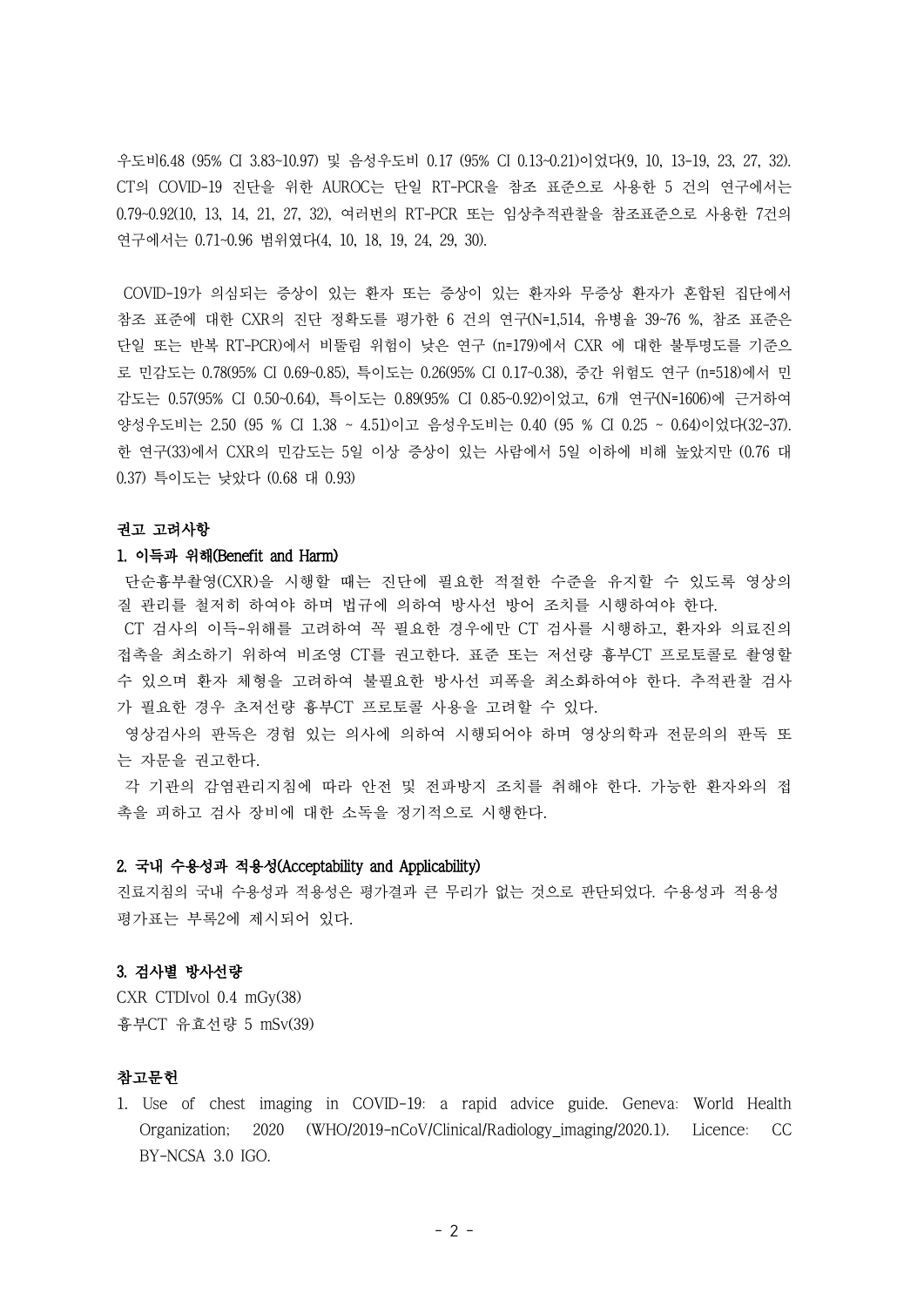- 2. Carole Dennie, Cameron Hague, Robert S Lim et al. Canadian Society of Thoracic Radiology/Canadian Association of Radiologists Consensus Statement Regarding Chest Imaging in Suspected and Confirmed COVID-19. Can Assoc Radiol J. 2020 Nov;71(4):470-481. doi: 10.1177/0846537120924606. G
- 3. Jens Vogel-Claussen, Julia Ley-Zaporozhan, Prerana Agarwal et al. Recommendations of the Thoracic Imaging Section of the German Radiological Society for clinical application of chest imaging and structured CT reporting in the COVID-19 pandemic. Rofo. 2020 Jul;192(7):633-640. doi: 10.1055/a-1174-8378.
- 4. Prokop M, van Everdingen W, van Rees Vellinga T, et al. CO-RADS A categorical CT assessment scheme for patients with suspected COVID-19: definition and evaluation. Radiology. 2020 Apr 27:201473. doi: 10.1148/radiol.2020201473. PMID: 32339082.
- 5. Ai T, Yang Z, Hou H, et al. Correlation of chest CT and RT-PCR testing in coronavirus disease 2019 (COVID-19) in China: a report of 1014 cases. Radiology. 2020 Feb 26:200642. doi: 10.1148/radiol.2020200642. PMID: 32101510.
- 6. Aslan S, Bekçi T, Çakır İ M, et al. Diagnostic performance of low-dose chest CT to detect COVID-19: A Turkish population study. Diagnostic and interventional radiology (Ankara, Turkey). 2020 Sep 2 doi: 10.5152/dir.2020.20350. PMID: 32876571.
- 7. Barbosa P, Bitencourt AGV, de Miranda GD, et al. Chest CT accuracy in the diagnosis of SARS-CoV-2 infection: initial experience in a cancer center. Radiologia brasileira. 2020 Jul-Aug;53(4):211-5. doi: 10.1590/0100-3984.2020.0040. PMID: 32904703.
- 8. Besutti G, Giorgi Rossi P, Iotti V, et al. Accuracy of CT in a cohort of symptomatic patients with suspected COVID-19 pneumonia during the outbreak peak in Italy. European radiology. 2020 Jul 14 doi: 10.1007/s00330-020-07050-x. PMID: 32666316.
- 9. Borges da Silva Teles G, Kaiser Uruhary Nunes Fonseca E, Yokoo P, et al. Performance of Chest Computed Tomography in Differentiating Coronavirus Disease 2019 From Other Viral Infections Using a Standardized Classification. Journal of thoracic imaging. 2020 Sep 29 doi: 10.1097/rti.0000000000000563. PMID: 33003105.
- 10. Brun AL, Gence-Breney A, Trichereau J, et al. COVID-19 pneumonia: high diagnostic accuracy of chest CT in patients with intermediate clinical probability. European radiology. 2020 Oct 3:1-9. doi: 10.1007/s00330-020-07346-y. PMID: 33011877.
- 11. Caruso D, Zerunian M, Polici M, et al. Chest CT Features of COVID-19 in Rome, Italy. Radiology. 2020 Apr 3:201237. doi: 10.1148/radiol.2020201237. PMID: 32243238.
- 12. Dangis A, Gieraerts C, Bruecker YD, et al. Accuracy and reproducibility of low-dose submillisievert chest CT for the diagnosis of COVID-19. Radiology: Cardiothoracic Imaging. 2020;2(2):e200196. doi: 10.1148/ryct.2020200196.
- 13. De Smet K, De Smet D, Demedts I, et al. Diagnostic power of chest CT for COVID-19: to screen or not to screen. medRxiv. 2020a:2020.05.18.20097444. doi: 10.1101/2020.05.18.20097444.
- 14. De Smet K, De Smet D, Ryckaert T, et al. Diagnostic Performance of Chest CT for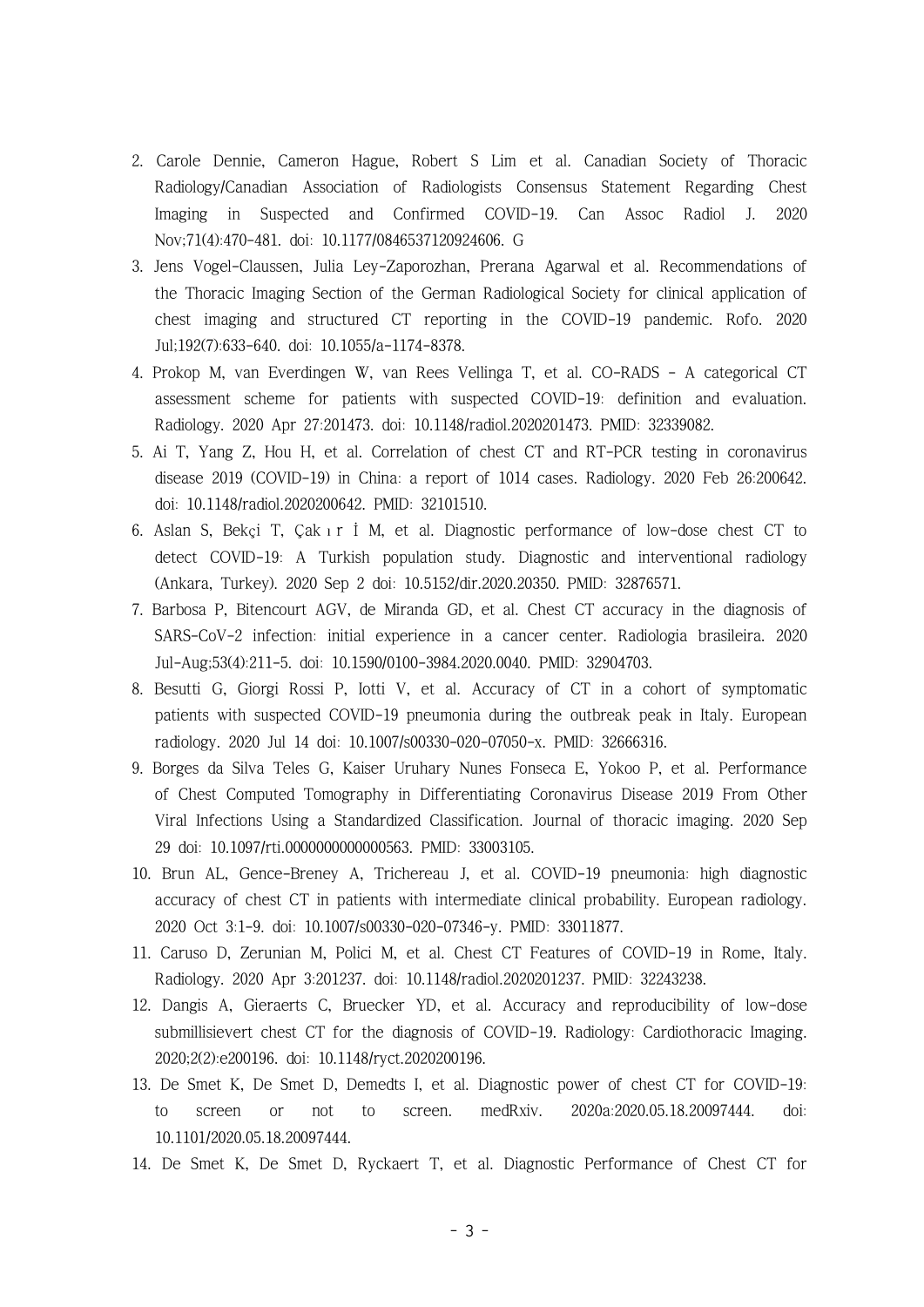SARS-CoV-2 Infection in Individuals with or without COVID-19 Symptoms. Radiology. 2020b Aug 10:202708. doi: 10.1148/radiol.2020202708. PMID: 32776832.

- 15. Debray M-P, Tarabay H, Males L, et al. Observer agreement and clinical significance of chest CT reporting in patients suspected of COVID-19. European radiology. 2020 Aug 29 doi: 10.1007/s00330-020-07126-8. PMID: 32862289.
- 16. Ducray V, Vlachomitrou AS, Bouscambert-Duchamp M, et al. Chest CT for rapid triage of patients in multiple emergency departments during COVID-19 epidemic: experience report from a large French university hospital. European radiology. 2020 Aug 19:1-9. doi: 10.1007/s00330-020-07154-4. PMID: 32813105.
- 17. Falaschi Z, Danna PSC, Arioli R, et al. Chest CT accuracy in diagnosing COVID-19 during the peak of the Italian epidemic: A retrospective correlation with RT-PCR testing and analysis of discordant cases. European journal of radiology. 2020 Jul 25;130:109192. doi: 10.1016/j.ejrad.2020.109192. PMID: 32738464.
- 18. Giannitto C, Sposta FM, Repici A, et al. Chest CT in patients with a moderate or high pretest probability of COVID-19 and negative swab. La Radiologia medica. 2020 Aug 29 doi: 10.1007/s11547-020-01269-w. PMID: 32862406.
- 19. Gietema HA, Zelis N, Nobel JM, et al. CT in relation to RT-PCR in diagnosing COVID-19 in The Netherlands: A prospective study. PloS one. 2020;15(7):e0235844. doi: 10.1371/journal.pone.0235844. PMID: 32645053.
- 20. He JL, Luo L, Luo ZD, et al. Diagnostic performance between CT and initial real-time RT-PCR for clinically suspected 2019 coronavirus disease (COVID-19) patients outside Wuhan, China. Respir Med. 2020 Apr 21;168:105980. doi: 10.1016/j.rmed.2020.105980. PMID: 32364959.
- 21. Hermans JJR, Groen J, Zwets E, et al. Chest CT for triage during COVID-19 on the emergency department: myth or truth? Emerg Radiol. 2020 Jul 20:1-11. doi: 10.1007/s10140-020-01821-1. PMID: 32691211.
- 22. Herpe G, Lederlin M, Naudin M, et al. Efficacy of Chest CT for COVID-19 Pneumonia in France. Radiology. 2020 Sep 1:202568. doi: 10.1148/radiol.2020202568. PMID: 32870139.
- 23. Korevaar DA, Kootte RS, Smits LP, et al. Added value of chest computed tomography in suspected COVID-19: an analysis of 239 patients. The European respiratory journal. 2020 Aug;56(2) doi: 10.1183/13993003.01377-2020. PMID: 32675202.
- 24. Krdzalic J, de Jaegere TMH, Kwee RM. Diagnostic performance of chest CT in screening patients with suspected COVID-19 infection in a Western population. The British journal of radiology. 2020 Aug 18:20200643. doi: 10.1259/bjr.20200643. PMID:32808545.
- 25. Kuzan TY, Murzoğlu Altıntoprak K, Çiftçi H, et al. A comparison of clinical, laboratory and chest CT findings of laboratory-confirmed and clinically diagnosed COVID-19 patients at first admission. Diagnostic and interventional radiology (Ankara, Turkey). 2020 Sep 2 doi: 10.5152/dir.2020.20270. PMID: 32876570.
- 26. Luo N, Zhang H, Zhou Y, et al. Utility of chest CT in diagnosis of COVID-19 pneumonia.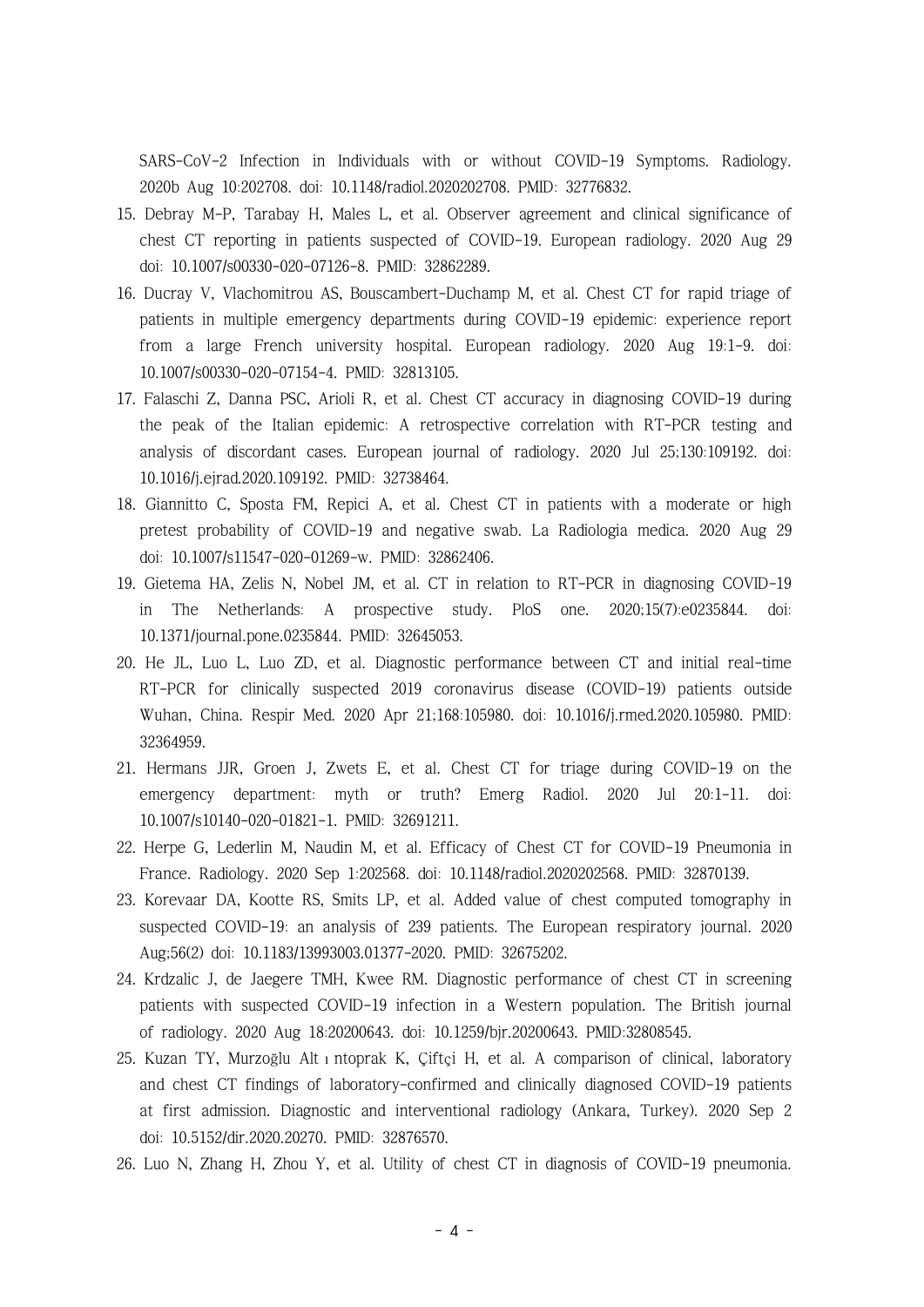Diagnostic and interventional radiology (Ankara, Turkey). 2020 Jun 3 doi: 10.5152/dir.2020.20144. PMID: 32490829.

- 27. Miranda Magalhaes Santos JM, Paula Alves Fonseca A, Pinheiro Zarattini Anastacio E, et al. Initial Results of the Use of a Standardized Diagnostic Criteria for Chest Computed Tomography Findings in Coronavirus Disease 2019. Journal of computer assisted tomography. 2020 Jul 7 doi: 10.1097/rct.0000000000001054. PMID: 32649426.
- 28. Schulze-Hagen M, Hübel C, Meier-Schroers M, et al. Low-Dose Chest CT for the Diagnosis of COVID-19. Deutsches Arzteblatt international. 2020 Jun 1;117(22-23):389-95. doi: 10.3238/arztebl.2020.0389. PMID: 32762834.
- 29. Song S, Wu F, Liu Y, et al. Correlation Between Chest CT Findings and Clinical Features of 211 COVID-19 Suspected Patients in Wuhan, China. Open forum infectious diseases. 2020 Jun;7(6):ofaa171. doi: 10.1093/ofid/ofaa171. PMID: 32518804.
- 30. Wen Z, Chi Y, Zhang L, et al. Coronavirus disease 2019: initial detection on chest CT in a retrospective multicenter study of 103 Chinese subjects. Radiology: Cardiothoracic Imaging. 2020;2(2):e200092. doi: 10.1148/ryct.2020200092.
- 31. Yang X, Wang Z, Liu X, et al. Screening for 274 suspected cases of novel coronavirus pneumonia. Chinese Journal of Infectious Diseases. 2020;38:Online pre-publishing. doi: 10.3760/cma.j.cn311365-20200218-00081.
- 32. Cozzi A, Schiaffino S, Arpaia F, et al. Chest x-ray in the COVID-19 pandemic: Radiologists' real-world reader performance. European journal of radiology. 2020 Sep 10;132:109272. doi: 10.1016/j.ejrad.2020.109272. PMID: 32971326.
- 33. Ippolito D, Pecorelli A, Maino C, et al. Diagnostic impact of bedside chest X-ray features of 2019 novel coronavirus in the routine admission at the emergency department: case series from Lombardy region. European journal of radiology. 2020 May 26;129:109092. doi: 10.1016/j.ejrad.2020.109092. PMID: 32485335.
- 34. Kerpel A, Apter S, Nissan N, et al. Diagnostic and Prognostic Value of Chest Radiographs for COVID-19 at Presentation. The western journal of emergency medicine. 2020 Aug 17;21(5):1067-75. doi: 10.5811/westjem.2020.7.48842. PMID: 32970556.
- 35. Pakray A, Walker D, Figacz A, et al. Imaging evaluation of COVID-19 in the emergency department. Emerg Radiol. 2020 May 25 doi: 10.1007/s10140-020-01787-0. PMID: 32449099.
- 36. Pare JR, Camelo I, Mayo KC, et al. Point-of-care Lung Ultrasound Is More Sensitive than Chest Radiograph for Evaluation of COVID-19. The western journal of emergency medicine. 2020 Jun 19;21(4):771-8. doi: 10.5811/westjem.2020.5.47743. PMID: 32726240.
- 37. Peyrony O, Marbeuf-Gueye C, Truong V, et al. Accuracy of Emergency Department Clinical Findings for Diagnosis of Coronavirus Disease 2019. Annals of emergency medicine. 2020 May 21 doi: 10.1016/j.annemergmed.2020.05.022. PMID: 32563600.
- 38. 식약처 일반 영상의학검사의 환자선량 권고량 가이드 라인 방사선안전관리 시리즈 No.30 2012.10
- 39. 식약처 CT 영상의학검사의 정당성 확보 및 최적화 가이드라인 방사선안전관리 시리즈